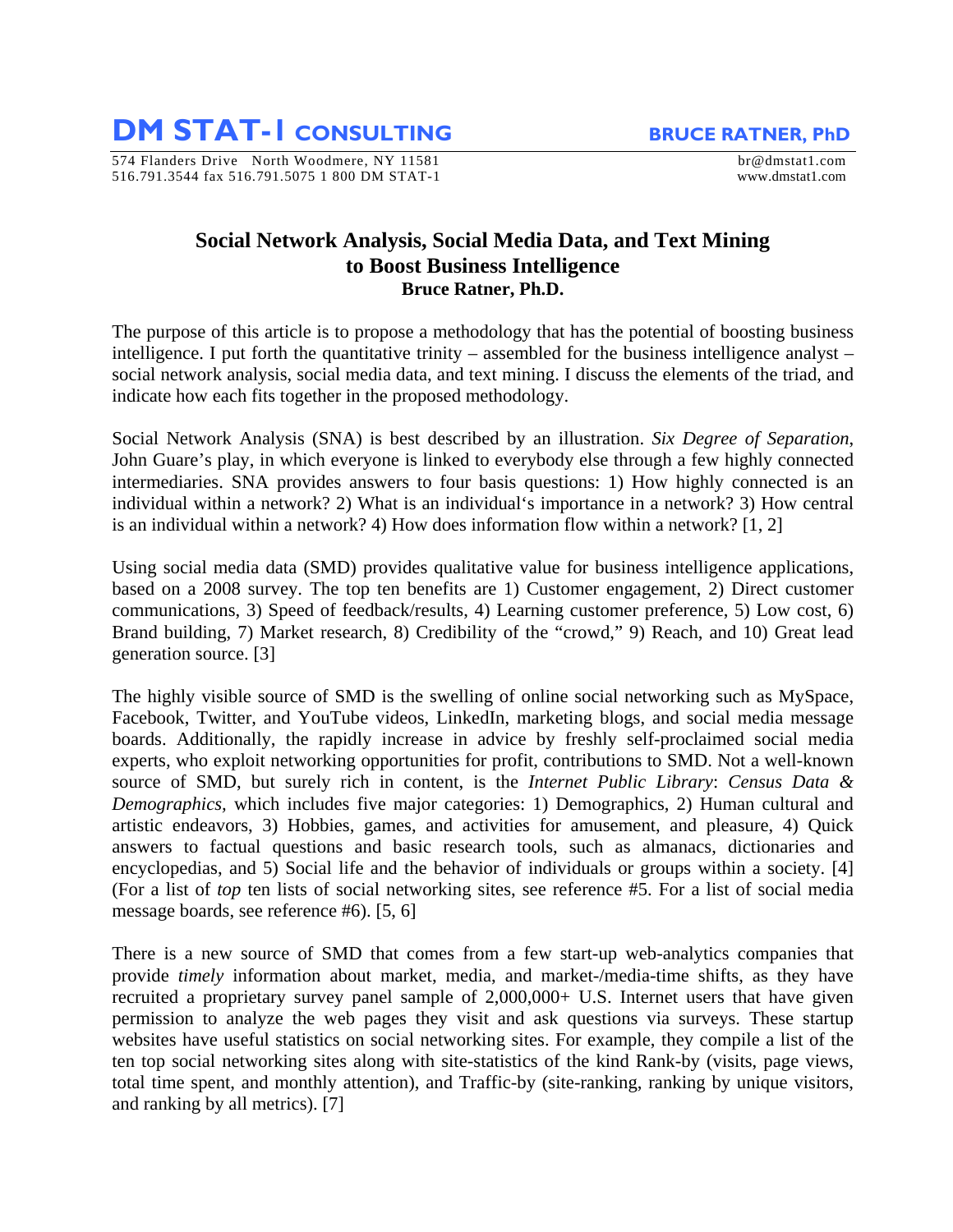Websites, even those that are dwarfed by mega-sites like Amazon and Zappos, provide invaluable primary SMD. [8] On Amazon, current buyers' provide their reviews of books, and items of departments ranging from movies/music to tools/auto-industrial. On Zappos, active buyers' provide their reviews of shoes, and items of clothing and accessories. (Amazon and Zappos both originally only sold books, and shoes, respectively. Amazon from the get-go conceived and planned on expanding beyond books, and Zappos' business plan only focused on *consumer's feet*. [9] After all, everyone needs shoes.

Consider U.S. President Abraham Lincoln, who starting walking 1.5 miles to school at the age of 8 years old. [10] Schoolboy Abe whose *large* shoe size and corresponding long steps made walking easy, but also required young Abe many a pair of shoes. (The size of young Abe's shoe size can be estimated from his adult shoe size 14.) [11, 12]

Website, mega-/mini-sites, engage their buyers in registering the presently purchased products. Buyers provide surrounding details about their purchases, and related almost-bought products. These SMD are prized primary information about products and services. Moreover, further primary data are obtained by websites crossing the line by gently asking their customers to rate, remark, and rant/rave *about an array of competitors'* products, services, and brands.

To briefly return to mega-sites Amazon and Zappos, one may recall their in-the-red *deaths were greatly exaggerated.* Their success stories are found *within their marketing space*. The founders created their success by unwittingly following the law of physics: Space Expands. Space Expands today is not a new concept. Over a century ago, it was an inconceivable thought, especially for one genius. This digression, which seemingly has no *relativity* to the current topic, is discussed later.

Text mining (virtually similar to data/*numerical* mining) of SMD uncovers unknown relationships within a single text document, and among aggregated documents. The findings are *input* for SNA to boost *business intelligence* – all that business analytics and database marketing can offer – for quantitative entities such as: 1) building scorecards for *consumer risk,* 2) developing models for *fraudulent transactions online,* 3) constructing segmentation models to *understand customer feelings or opinions* to prevent impair customer relationships, 4) identifying a set of segmentspecific *key drivers of* acquisition, attrition, and/or retention within a segmented-population, and 5) cross-/up-selling to *target* the highest-influential segments. These quantitative entities are *some of my favorite things*, but there are many more. [13]

## Digression:

I digress to illustrate an object lesson hidden in the success stories of Amazon and Zappos. As for buying books without seeing the cover, fanning the pages, and randomly reading a few passages, Amazon founder Jeff Bezos would have failed in 1994 if he believed the *thought of the day that it is impossible* to sell books sight unseen. As for buying shoes where it was the *thought of the day that it is impossible* to sell shoes without buyers bringing their feet along, Zappos founder Tony Hsieh also would have failed in 1999. But, Tony *opened our minds to a new possibility* – replace bring your feet along with *free shipping both ways if not satisfied. No reason required*. These two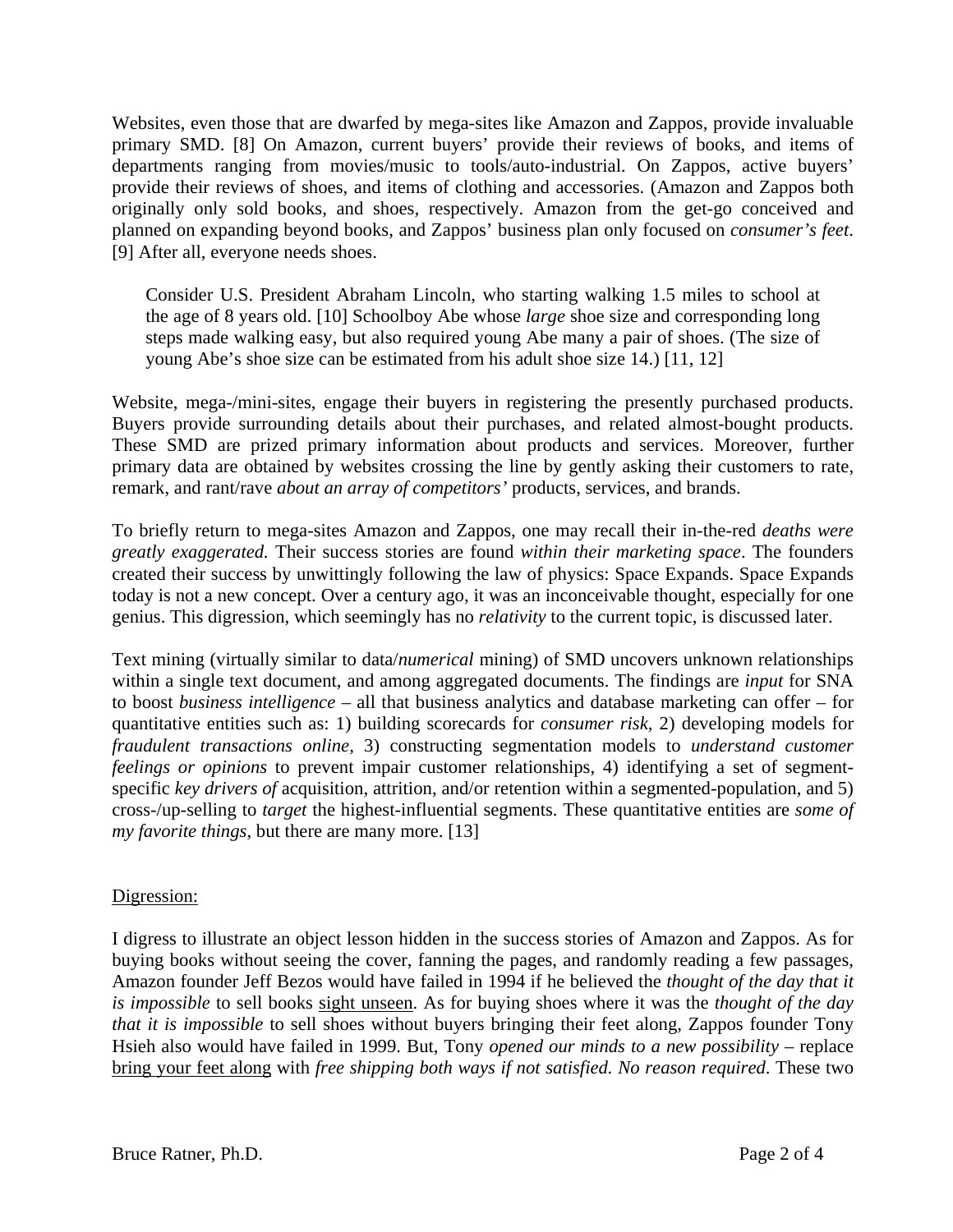mega-site founders created their own marketing space by *inserting* their space into the *overall* Space.

Amazon and Zappos' trek to success reminds me of Einstein's Theory of Relativity, where one stunning finding was: Space Expands. Unfortunately, but short-lived, the conventional wisdom of the today that *space doesn't expand* (actually terminology: space is static; neither contracts nor expands) forced Einstein to add a *fudge factor (!)* to his Theory of Relatively so the adjusted finding was: Space is Static. When Hubble showed that the universe indeed is expanding, Einstein declared that the inclusion of the fudge factor was his "biggest blunder."

For me, I recall my elementary school teachers always told the students: Think twice about changing your first answer, as it is more likely to be correct then a changed-answer based upon a quick review of the exam before handing it in. What object lesson lies here? [13]

## Conclusion:

I put forth the quantitative trinity – fitted to the business intelligence analyst – social network analysis, social media data, and text mining. I reviewed the elements of the triad, and discuss how each fits under the proposed methodology that has potential to boost business intelligence. I present my views about the each member of the trinity in order to arrive at a compelling argument for the proposed methodology to boost business intelligence. I digress to a faraway place, as my stream of consciousness writing is brought about how today's marketing and the effects of Einstein's genius are both found in cyberspace.

## References and Footnotes:

1 - *Six Degrees of Separation* is the theory that anyone on the planet can be connected to any other person on the planet through a chain of acquaintances that has no more than five intermediaries. The theory was first proposed in 1929 by the Hungarian writer Frigyes Karinthy in a short story called "Chains." - [http://whatis.techtarget.com/definition/0,,sid9\\_gci932596,00.html](http://whatis.techtarget.com/definition/0,,sid9_gci932596,00.html) 

2 - SAS© Social Network Analysis Software -

http://www.sas.com/news/sascom/2009q3/column\_trends.html

3 - http://mashable.com/2008/12/29/benefits-of-social-media-marketing

4 **-** Internet Public Library*:* Census Data *&* Demographics - http://www.ipl.org/div/subject

5 **-** http://en.wikipedia.org/wiki/List\_of\_social\_networking\_websites,

http://traffikd.com/social-media-websites/,

http://mashable.com/2007/10/23/social-networking-god/,

http://social-networking-websites-review.toptenreviews.com/,

http://www.insidecrm.com/features/50-social-sites-012808/,

http://www.doshdosh.com/list-of-social-media-news-websites/,

http://www.ebizmba.com/articles/social-bookmarking-websites,

http://www.danah.org/researchBibs/sns.html,

http://bdnooz.com/lbsn-location-based-social-networking-links/, and